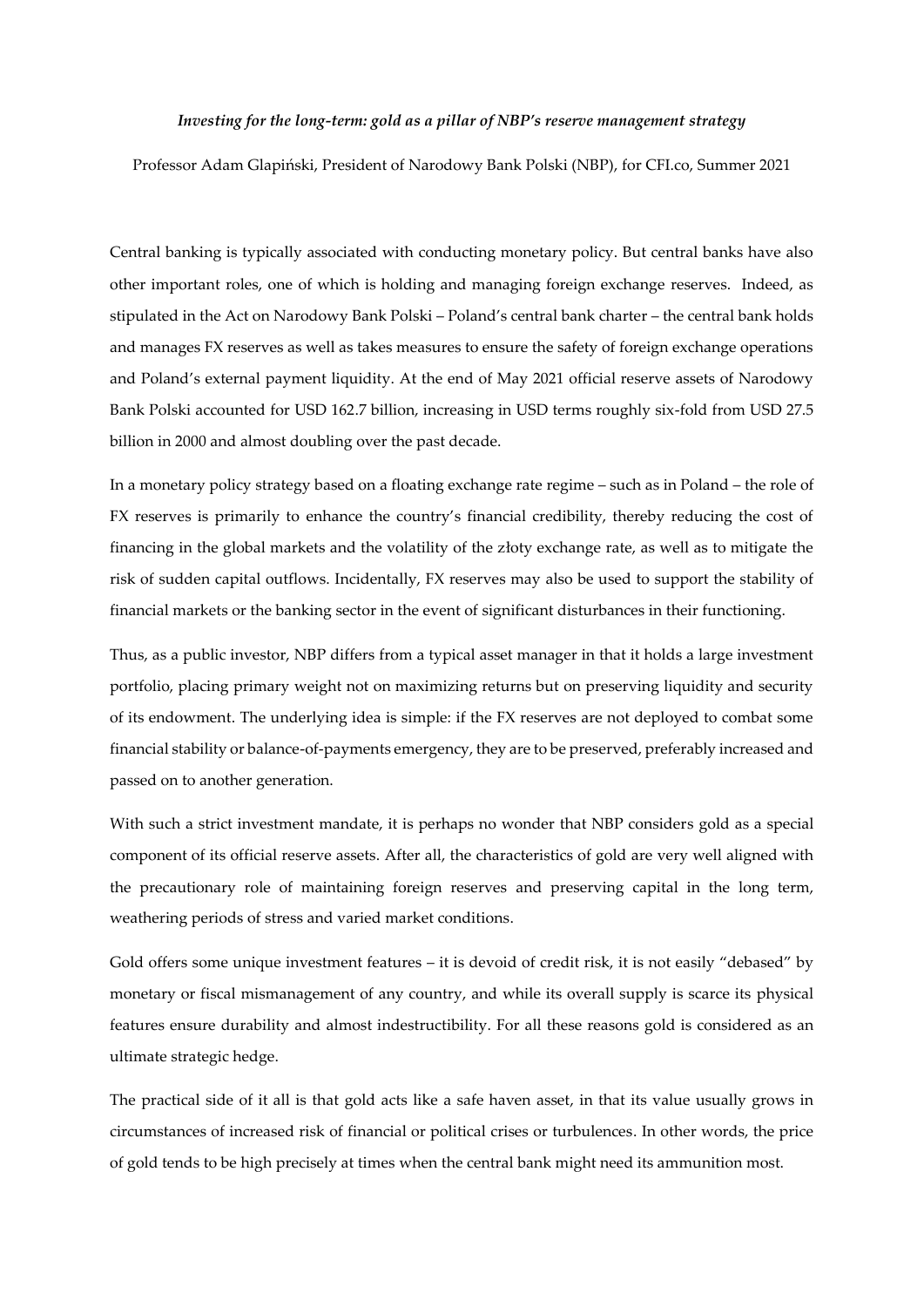The recent COVID-19 crisis provides an excellent case in point. During the beginning of the pandemic when the high level of uncertainty and the ultra-low interest rate environment supported strong flightto-quality flows – in the first half of 2020 gold price climbed by almost 17% in US-dollar terms, significantly outperforming all other major asset classes, especially US equities which had yet to recover after the more-than 30% decline.

This episode underscores a more fundamental desirable feature of gold which is its low correlation with major asset classes and reserve currencies. Such low correlation reinforces the benefits of diversification of the reserve portfolio by improving its risk-return profile. This is particularly relevant in the case of NBP since – in line with the global tendencies – the US dollar continues to play a dominant role in our foreign reserves portfolio (51%). And since the correlation between gold and USD – both expressed in PLN terms – is low and in fact decreasing, gold can be seen as a natural hedge for our "long USD" position.

Taking into account the successive growth of official reserve assets and the features of gold as a reserve asset, in 2018 Narodowy Bank Polski made a strategic decision to significantly expand its gold reserves. The decision was supported by the fact that NBP's gold holdings were lower than implied by the overall size of its reserves portfolio when benchmarked against other countries.

As a result of purchases of 125.7 tons of gold conducted in 2018-2019, the gold stock of the NBP has increased to 228.7 tons. In the ranking of the size of the gold stock, Poland has moved from 34th to 22nd position among central banks in the world and from 15th to 11th in Europe, ahead of all countries in the region.

At the end of December 2020, the share of gold in NBP's official reserve assets was 9%, compared to the average share of gold in foreign reserves of central banks in the world reaching 13%, and 25% in Europe. However, it is worth pointing out that some of the central banks with the highest share of gold in foreign reserves, like Federal Reserve, are issuers of world reserve currencies which results in the fact that they do not hold large official reserve assets, which somewhat artificially inflates the share of gold in their reserves. Therefore, gold holdings can be also analysed in the context of the total balance sheet of a central bank. In this alternative approach, the NBP's share of gold is comparable to the shares recorded for Germany and the United States.

Following the decision of increasing gold reserves, in 2019 the Board of Narodowy Bank Polski decided to diversify gold storage locations by relocation of 100 tons of gold from the Bank of England to the domestic vaults. Diversification of gold storage locations is a frequent practice observed among central